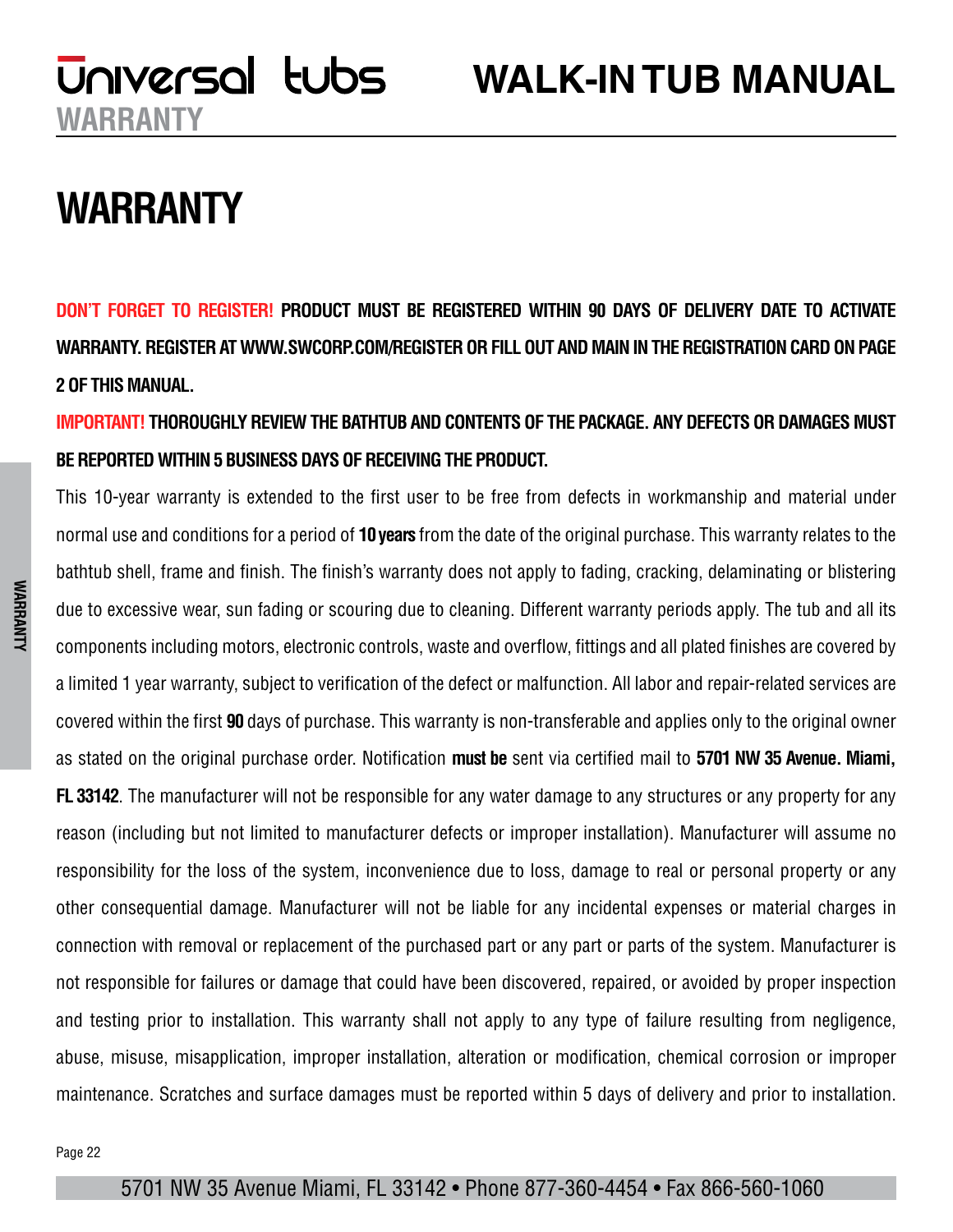## **WALK-IN TUB MANUAL**

Scratches and other surface damages reported after installation will be assumed to be a result of installation and will not be covered. Every walk-in tub must be installed by a licensed plumber, electrician and/or contractor; failure to do so will hereby void the warranty. There will be a charge for replacement parts or the replacement of the entire electrical unit if the defective unit is returned for any of the reasons listed above.

**WARRANTY**

Universal tubs

### **NOTE: WITHIN THE LIMITED ONE YEAR WARRANTY, THERE WILL BE A PRORATED CHARGE FOR ANY ELECTRICAL AND PLATED REPLACEMENTS PARTS, INCLUDING SHIPPING AND HANDLING CHARGES.**

Manufacturer reserves the sole authority to make any type of warranty changes at any time. The manufacturer will not be responsible for any warranty information that is being misrepresented by outside sources including dealers, retailers, distributors or contractors. Manufacturer does not warranty the installation, plumbing or electrical related connections, of any of our products including Walk-In Baths, shower pans or shower stalls. Improper or negligent installation of the product or other components, alteration made of, or alterations or medications to the system, may cause the product or the system to malfunction. Such problems are not covered by warranty. Manufacturer warranties the door seal for the life of the unit under normal use and conditions for the **original owner** of the tub. This warranty shall not apply to any failure resulting from negligence, abuse, misuse, misapplication, alternation, or medication or improper maintenance. Additionally, this warranty does not cover discontinued or display products. The replacement door seal will be issued to the end user however installation and repairs must be performed by a certified installer/plumber. Manufacturer will not be liable for any incidental expenses or material charges in connection with removal or replacement of the door seal.

### **NOTE: TO THE EXTEND PERMITTED BY LAW, ALL IMPLIED WARRANTIES INCLUDING THOSE OF MERCHANT ABILITY AND FITNESS FOR A PARTICULAR PURPOSE ARE HEREBY DISCLAIMED. THIS COMPANY AND SELLER HEREBY DISCLAIM ANY LIABILITY FOR SPECIAL, INCIDENTAL, OR CONSEQUENTIAL DAMAGES.**

Some states/provinces do not allow limitations on how long an implied warranty lasts, or the exclusion or limitation special, incidental or consequential damages, so these limitations and exclusions may not apply to you. This warranty gives you specific legal rights. You may have other rights, which vary from state/province to state province. All lawsuits must be filed in Miami-Dade County, Florida. Tub units are for residential use only.

> This warranty is in effect as of November, 2019. This warranty supersedes all previous warranties and/ or claims both stated and implied. This warranty is subject to change without notice.

Page 23

#### 5701 NW 35 Avenue Miami, FL 33142 • Phone 877-360-4454 • Fax 866-560-1060